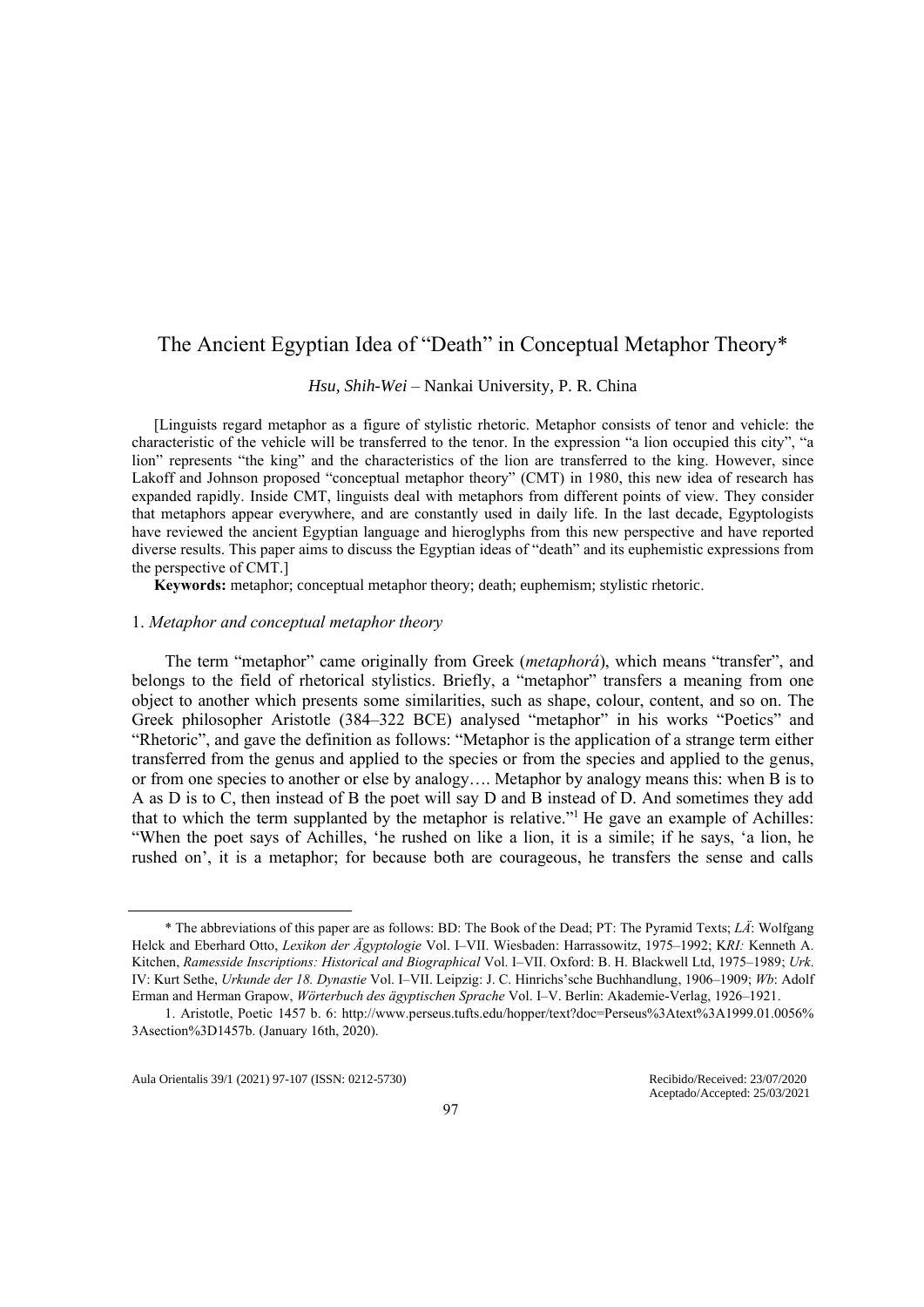Achilles a lion."<sup>2</sup> The linguist I. A. Richards was the first scholar to propose that metaphor consists of two technical terms: "tenor" and "vehicle".<sup>3</sup> Additionally, there is an important element in the construction of metaphor — *tertium comparationis*, the third part of a comparison, which is the quality of two objects. If we apply the theory to "Achilles, a lion, rushed on", the tenor is "Achilles", "vehicle is "lion" and the *tertium comparationis* is "strong, irritable, powerful, dangerous, willing to fight".<sup>4</sup>

In 1980, G. Lakoff and M. Johnson proposed "conceptual metaphor theory" (abbreviated to CMT), which presented a new idea of metaphor. They considered metaphor to be pervasive in our everyday life, not just in language but in thought and action.<sup>5</sup> The concept became a "cognitive" linguistic view of metaphor". Later, Z. Kövecses compared the traditional idea of metaphors to CMT and listed five key features: 6

- 1) metaphor is a property of concepts, and not of words;
- 2) the function of metaphors is to better understand certain concepts, and not just some artistic or esthetic purpose;
- 3) metaphor is often *not* based on similarity;
- 4) metaphor is used effortlessly in everyday life by ordinary people, not just by special talented people; and
- 5) metaphor, far from being a superfluous though pleasing linguistic ornament, is an inevitable process of human thought and reasoning.

The above discussion indicates that most people use metaphors with unconsciously. Metaphors, indeed, exist in thoughts and in languages and affect our behaviour. CMT has two basic domains: target, and source. When a target domain is understood through a source domain, a set of mappings occurs between the two domains. The target and source domains can be described by conceptual correspondences, which have coherent systems and are pervasive in our everyday life, such as thinking, talking, and acting etc. In the concept of ARGUMENT IS WAR, the relationship between the target domain, source domain and mappings are as follows:

<sup>2.</sup> Aristotle, Rhetoric, book III, Chapter 4, Section 1, 1406 b.22: [https://www.perseus.tufts.edu/hopper/text?doc=](https://www.perseus.tufts.edu/hopper/text?doc=%20Perseus%3Atext%3A1999.01.0060%3Abook%3D3%3Achapter%3D4%3Asection%3D1) [Perseus%3Atext%3A1999.01.0060%3Abook%3D3%3Achapter%3D4%3Asection%3D1.](https://www.perseus.tufts.edu/hopper/text?doc=%20Perseus%3Atext%3A1999.01.0060%3Abook%3D3%3Achapter%3D4%3Asection%3D1) (January 25th, 2020).

<sup>3.</sup> Ivor A. Richards, *The Philosophy of Rhetoric*. New York: Oxford University Press, <sup>2</sup>1956, 98–101.

<sup>4.</sup> Shih-Wei Hsu, *Bilder für den Pharao. Untersuchung zu den bildlichen Ausdrücken des Ägyptischen in den Königsinschriften und anderen Textgattungen*, Leiden: Brill, 2017, 24–25.

<sup>5.</sup> George Lakoff and Mark Johnson, *Metaphors We Live By.* Chicago and London: The University of Chicago Press, 1980, 3.

<sup>6.</sup> Zolten Kövecses, *Metaphor. A Pratical Introduction*. Oxford: Oxford University Press, 22010, x.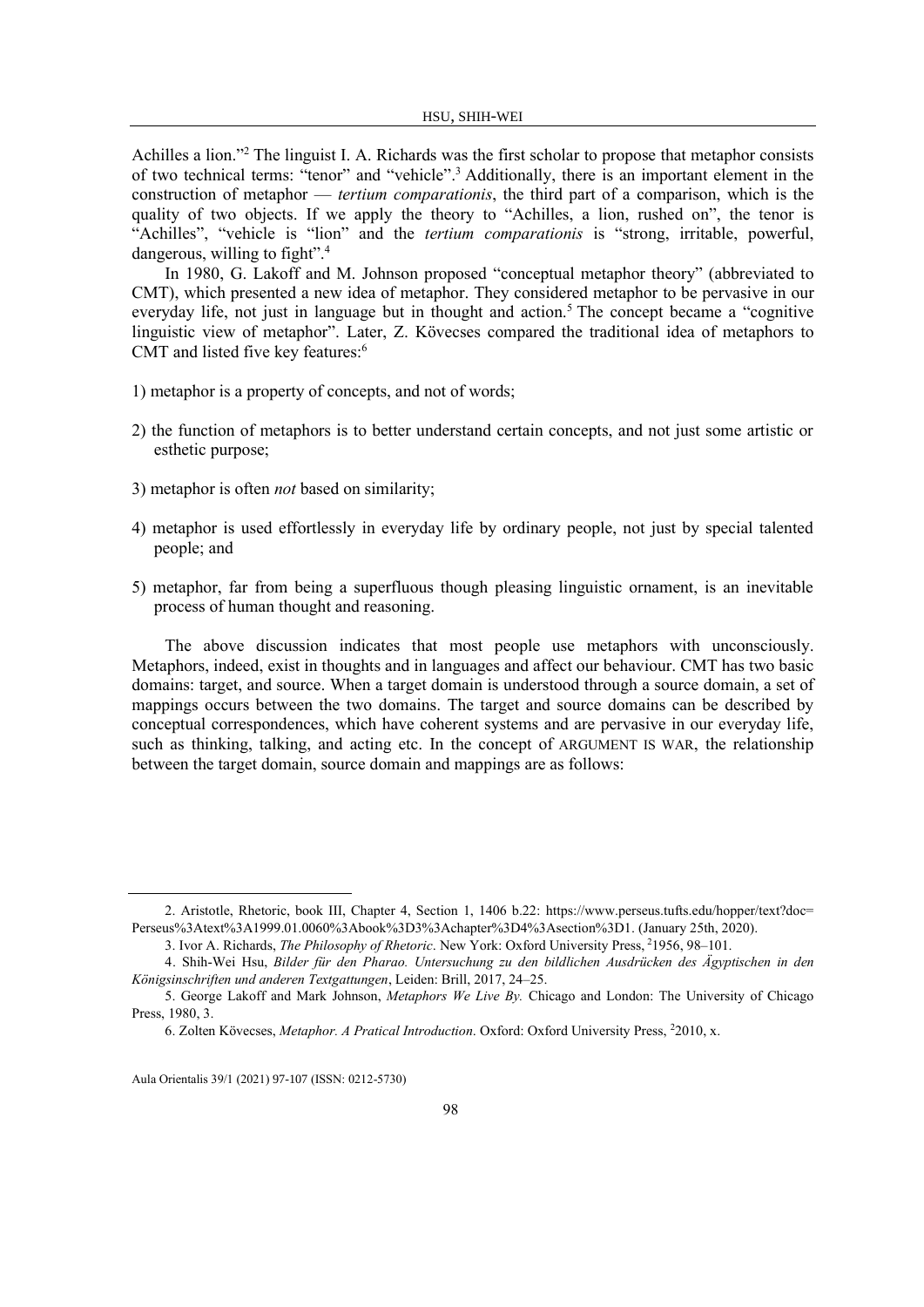

Fig. 1. The concept of ARGUMENT IS WAR metaphor

The expressions of the concept of ARGUMENT IS WAR (after Lakoff and Johnson) are:<sup>7</sup>

| defense | Your claims are indefensible.                 |
|---------|-----------------------------------------------|
| attack  | He attacked every weak point in my argument.  |
| shoot   | His criticisms were right on target.          |
|         | You disagree? Okay, <i>shoot!</i>             |
| win     | I've never <i>won an argument</i> with him.   |
| destroy | I demolished his argument.                    |
| vanish  | If you use that strategy, he'll wipe you out. |
|         | He <i>shot down</i> all of my arguments       |

The concept of ARGUMENT IS WAR is using the terms of war, such as "attack a position", "indefensible", "strategy", "new line of attack", "win", "gain ground" etc. The terms represent the concept of war for describing an argument. To quote Lakoff and Johnson: "Many of the things we *do* in arguing are partially structured by the concept of war. Though there is no physical battle, there is a verbal battle, and the structure of an argument — attack, defense, counterattack, etc. reflects this. It is in this sense that the ARGUMENT IS WAR metaphor is one that we live by in this culture."<sup>8</sup> Different source domains occur in different conceptual systems and reflect diverse "mappings" in the target domain. Another example, the ARGUMENT IS BUILDING metaphor, is based on the concept of building:<sup>9</sup>

<sup>7.</sup> Lakoff and Johnson, *Metaphors We Live By*, 4.

<sup>8.</sup> Lakoff and Johnson, *Metaphors We Live By*, 4.

<sup>9.</sup> Lakoff and Johnson, *Metaphors We Live By*, 46.

Aula Orientalis 39/1 (2021) 97-107 (ISSN: 0212-5730)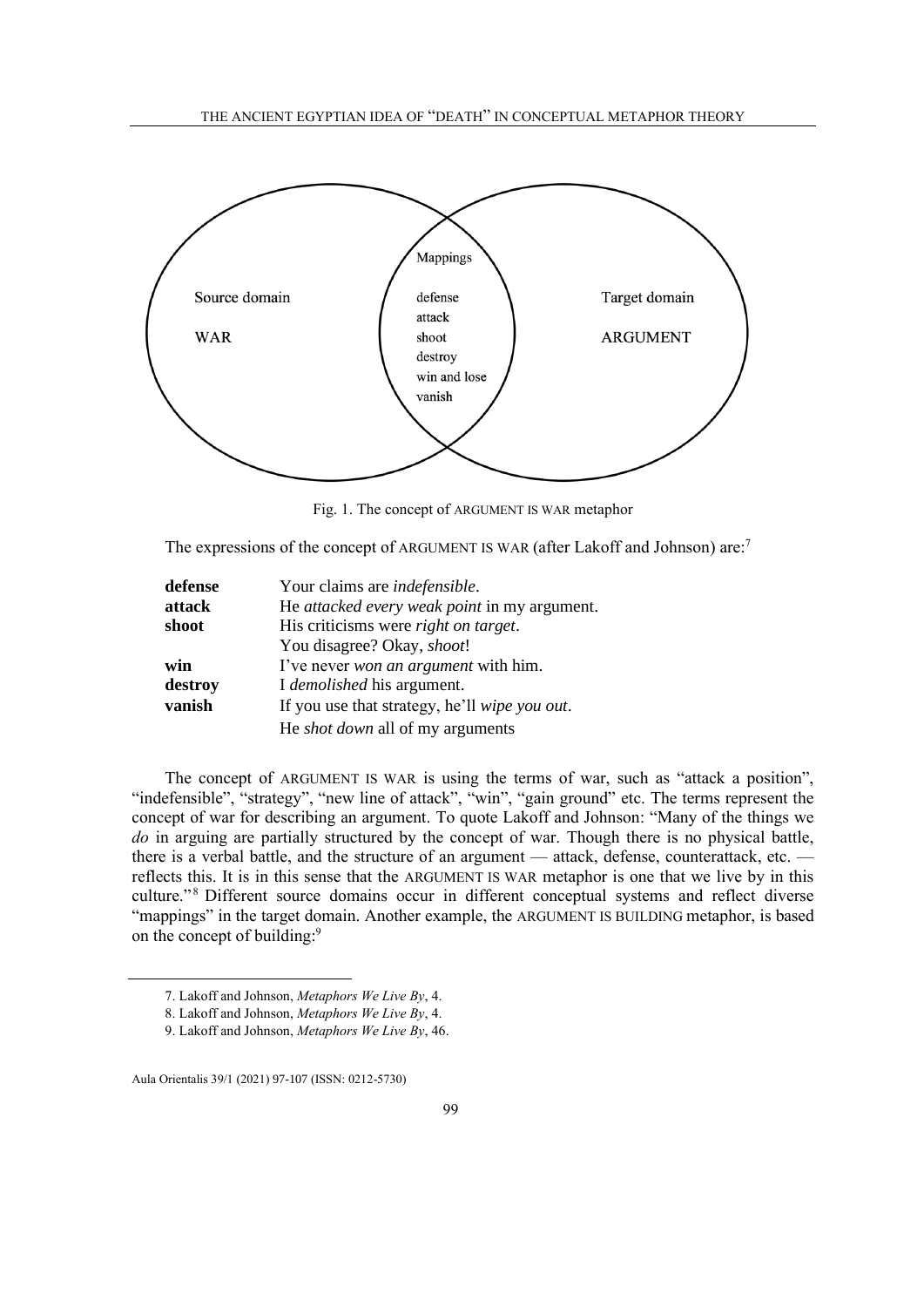HSU, SHIH-WEI

| stable    | The argument is <i>shaky</i> .                                          |
|-----------|-------------------------------------------------------------------------|
| collapse  | This argument <i>collapsed</i> .                                        |
|           | The argument will <i>fall apart</i> .                                   |
| structure | We need to <i>construct</i> a strong argument for that                  |
|           | I haven't figured out yet what the <i>form</i> of the argument will be. |

In the ARGUMENT IS JOURNEY metaphor,<sup>10</sup> we can image the argument is like a journey, which makes progress toward the goal in stages. A concept of journey will be expressed.

| direction | This observation <i>points the way</i> to an elegant solution.                      |
|-----------|-------------------------------------------------------------------------------------|
| movement  | When we <i>get to the next point</i> , we shall see that philosophy is dead.        |
| goal      | Our <i>goal</i> is to show that humming birds are essential to military<br>defense. |
|           | We have <i>arrived at</i> a disturbing conclusion.                                  |

In the ARGUMENT IS A CONTAINER metaphor,<sup>11</sup> the content of an argument is viewed as a container, which has a limited space and a substance. The content can be described from different aspects of a container.

| hollow | Your argument doesn't have much <i>content</i> .           |
|--------|------------------------------------------------------------|
|        | Your argument is <i>vacuous</i> .                          |
|        | I am tired of your <i>empty</i> arguments.                 |
| hole   | That argument has <i>holes</i> in it.                      |
|        | Your argument won't <i>hold water</i> .                    |
| core   | I still haven't gotten to the <i>core</i> of his argument. |

From these examples from CMT, we can see that the same topic "argument" can be reflected in many mappings through different source domains. The usage of CMT appears indeed in our ways of thinking. With diverse social environments, people become conscious of different cognitions via these objects. Every object has many aspects and can always be changed by the development of environments. The purpose of CMT is to understand the meaning of each expression deeply. People can perceive everything further because everything is involved with other things in many ways. The expressions of CMT highlights the human thinking and people can understand each other better.

However, CMT has also become popular in Egyptology during this decade. Many scholars have researched CMT from different perspectives, such as signifier of hieroglyphs,<sup>12</sup> the heart as

<sup>10.</sup> Lakoff and Johnson, *Metaphors We Live By*, 90.

<sup>11.</sup> Lakoff and Johnson, *Metaphors We Live By*, 92.

<sup>12.</sup> Orly Goldwasser, *Prophets, Lovers and Giraffes: Wor(l)d Classification in Ancient Egypt*, GOF VI 38. Wiesbaden: Harrassowitz, 2002; id., "A comparison between classifier language and classifier script: the case of ancient Egyptian". In G. Goldenberg and A. Shisha-Halevy (eds), *[Egyptian, Semitic and general grammar: studies in memory of](http://oeb.griffith.ox.ac.uk/oeb_entry.aspx?parent=168733)  [H. J. Polotsky](http://oeb.griffith.ox.ac.uk/oeb_entry.aspx?parent=168733)*. Jerusalem: Israel Academy of Sciences and Humanities, 2009, 16–39.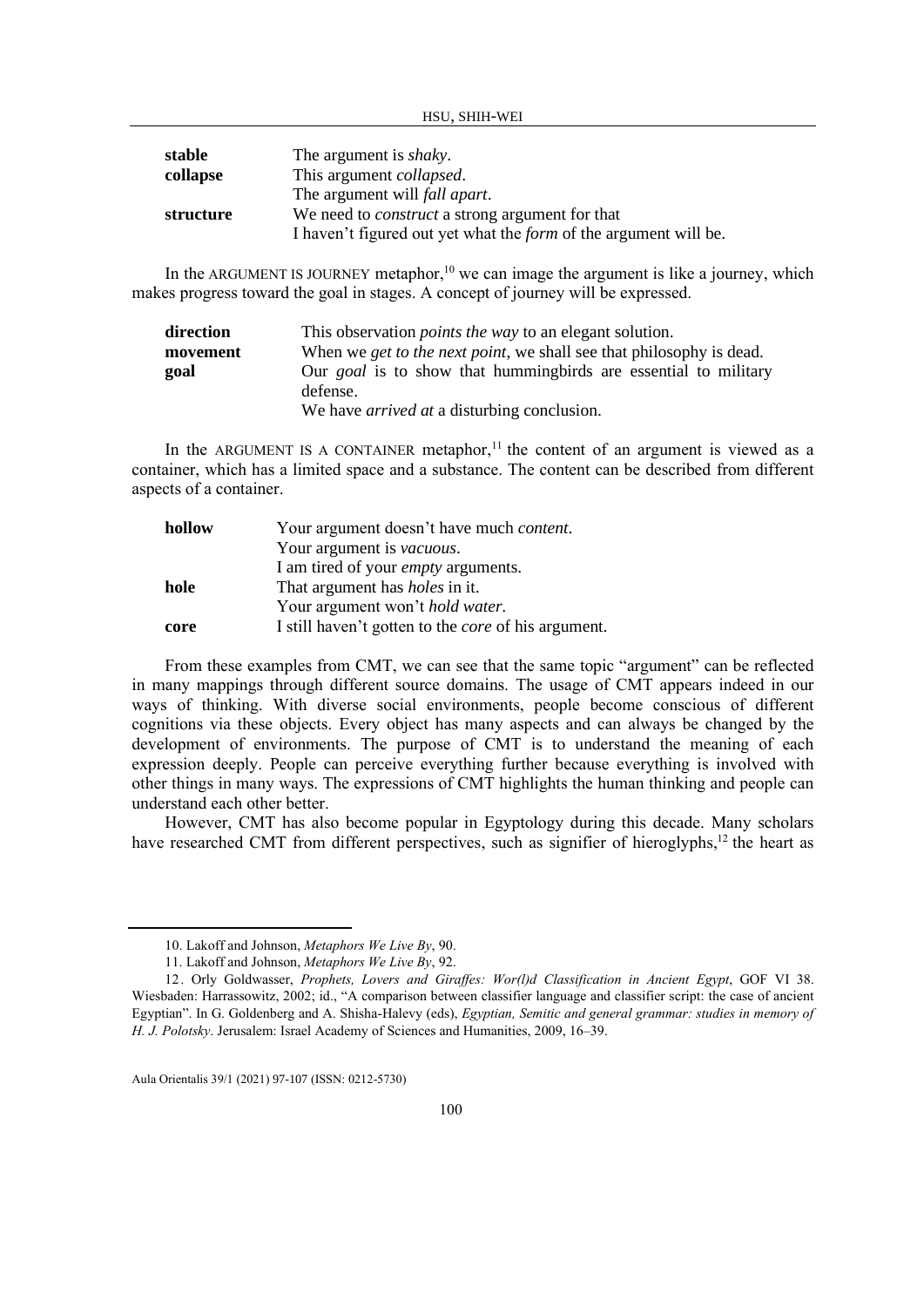emotional metaphor,<sup>13</sup> body part as metonym<sup>14</sup> and conceptualization of body,<sup>15</sup> conceptualization of anger, <sup>16</sup> dp "to taste; to bite into" as perceptible verb, <sup>17</sup> spatio-temporal expression<sup>18</sup> and kingship expressed by orientational metaphors.<sup>19</sup> Therefore, in this paper the ideas of Egyptian "death" will be discussed, as well as its euphemistic expressions, from the perspective of CMT.

## 2. *State of studies on "death"*

"Death" is the final phenomenon of life. Nobody can escape it and nobody can describe it. Most people always avoid talking about this topic, because "death" is dreadful and mysterious. In ancient Egyptian culture, death is not only the end of life, but also the beginning of the next phase of the eternal journey. However, the Egyptians did not like to express these ideas of death in a straightforward manner either, be it the death of the king or the death of an ordinary person. The words related to "death" or "to die" were often replaced by euphemisms.

C. E. Sander-Hansen was one of the first scholar to research the idea of death in ancient Egypt.<sup>20</sup> He indicated that the ancient Egyptians took cognizance of death by religious custom: "Der Verstorbene kann nicht mehr sehen und hören, er spricht nicht wie früher den Angehörigen an, der Hauch des Lebens hat seinen Kehle verlassen, und er liegt regungslos da. Noch ist der Körper warm wie vor kurzer Zeit, wohl aber oft mit dem Schweiss des letzten Ringens bedeck, bald ergreift ihn jedoch die Erstarrung, und eine Auflösung setzt ein, deren Erscheinung die Umgebung wohl tief beeindruckt hat."<sup>21</sup> There are many kinds of death: by natural or accidental

16. Ines Köhler, "Rage like an Egyptian: the conceptualization of anger". In Maarten Horn et al. (eds), *Current Research in Egyptology 2010: Proceedings of the eleventh annual symposium, Leiden University 2010*, Oxford: Oxbow, 2011, 81–96; id., "Du Pharao – ich Hulk: Wahrnehmung und Versprachlichung von Wut". In Gregor Neunert et al. (eds), *Sozialisation: Individuum – Gruppe – Gesellschaft: Beiträge des ersten Münchner Arbeitskreises Junge Aegyptologie (MAJA 1), 3. Bis 5.12.2010*, Wiesbaden: Harrassowitz, 2012, 127–138; id. *Rage like an Egyptian: die Möglichkeiten eines kognitiv-semantischen Zugangs zum altägyptischen Wortschatz am Beispiel des Wortfelds [WUT]*. Hamburg: Helmut Buske, 2016.

17 . Elisabeth Steinbach, "'Ich habe seinen Anblick geschmeckt...' – Verben der Wahrnehmung und die semantischen. Beziehungen zwischen Perzeption und Kognition". In G. Neunert et al. (eds), *Text: Wissen – Wirkung – Wahrnehmung. Beiträge des vierten Münchener Arbeitskreises Junge Aegyptologie (MAJA 4) 29.11–1.12.2013*. GOF 4/59. Wiesbaden: Harrassowitz, 2015, 209–225.

18. Camilla Di Biase-Dyson, "A diachronic approach to the syntax and semantics of Egyptian spatio-temporal expressions with  $h$ 3-t "front": implications for cognition and metaphors". In Eitan Grossman et al. (eds), *Lexical Semantics in Ancient Egyptian*, Hamburg: Widmaier, 2012, 247–292.

19. Hsu, *Bilder für den Pharao*.

20. Constantin E. Sander-Hansen, *Der Begriff des Todes bei den Ägyptern*. København: I Kommisson hos ejnar Munksgaard, 1942.

<sup>13</sup> . Maria Isabel Toro-Rueda, *Das Herz in der Ägyptischen Literatur des zweiten Jahrtausends v. Chr.:*  Untersuchungen zur Idiomatik und Metaphorik von Ausdrücken mit jb und h3tj. Göttingen: Dissertation 2004 Universität Göttingen.

<sup>14</sup> . Daniel Werning, "Der ,Kopf des Beines', der ,Mund der Arme' und die ,Zähne' des Schöpfers: Zur metonymischen und metaphorischen Verwendungen von Körperteil-Lexemen im Hieroglyphisch-Ägyptischen". In A. Wagner and K. Müller (eds), *Synthetische Körperauffassung im Hebräischen und seinen Nachbarkulturen. Beiträge zum Symposium "Synthetische Körperauffassungen" im Rahmen des DFG-Projekts "stabilitas dei", 17./18. Juni 2011*. AOAT 416. Münster: Ugarit-Verlag, 2014, 107–161.

<sup>15.</sup> Rune Nyord, *Breathing Flesh: Conceptions of the body in the ancient Egyptian Coffin Texts*. CNI Publications 37, Copenhagen: Museum Tusculanum, 2009.

<sup>21.</sup> Sander-Hansen, *Der Begriff des Todes*, 4.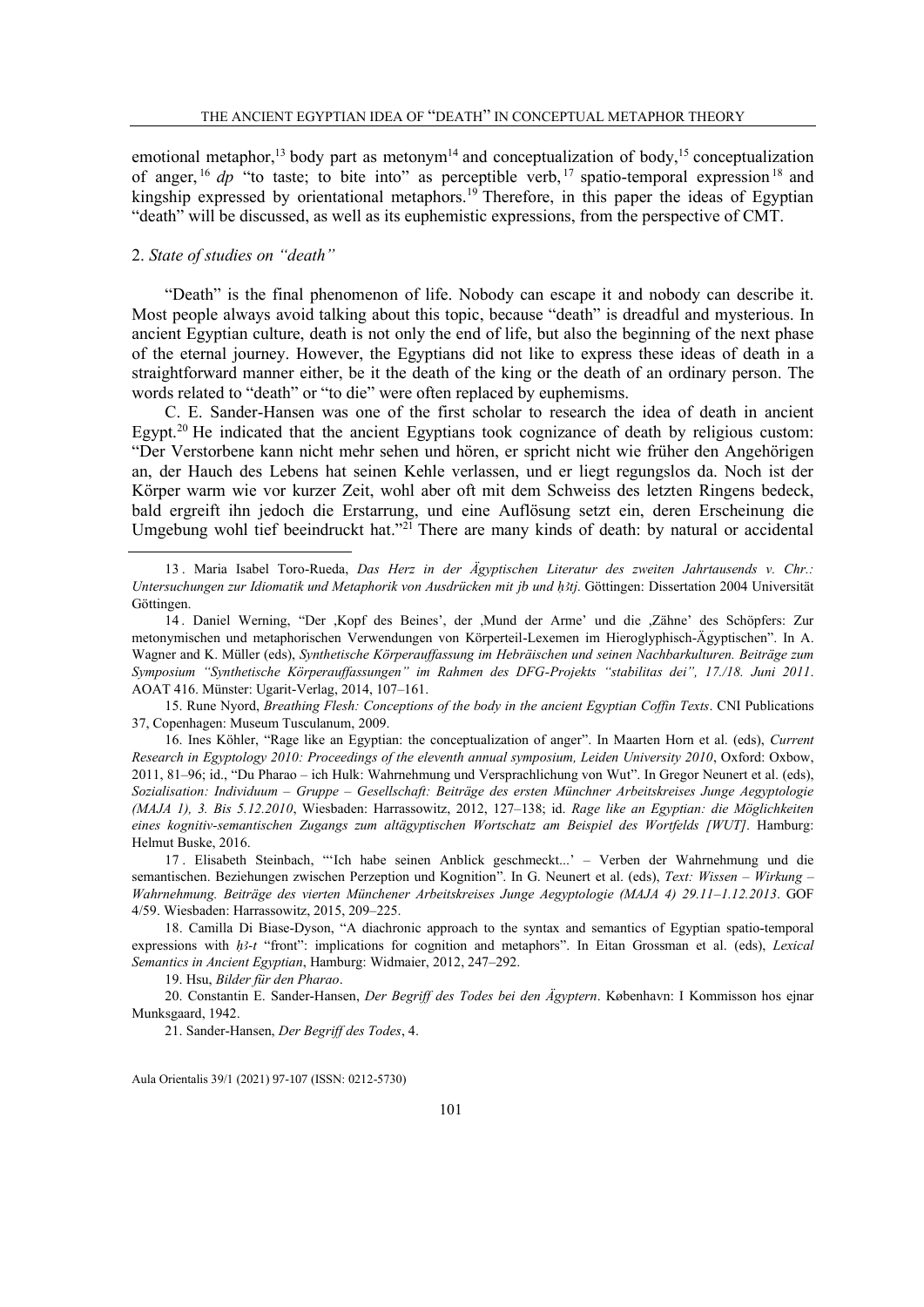causes, by illness or by punishments for crimes, and so on. No matter the age and gender, death is unpreventable. The *Instruction of Ani* 18.3 says "Death will come, it will take the child, who is in embrace of his mother, as well the one, who becomes old".<sup>22</sup> Sander-Hansen also took different views of death: $^{23}$  it is the extermination of the body and the soul, because death causes the disappearance of the body. Besides, death is similar to sleep at night or to tiredness. It may recall the myth of Osiris, who might not be dead but just asleep; just as he awoke from sleep, he rose from death. The other condition of death is the loss of the ability to speak, i.e., silence. In the *Tale of Eloquent Peasant* B7, the dead person is called nb sgr "lord of silence". Negative expressions of death are impressive; death is like a disease, disaster, or even catastrophe. People do not like it, because their heart will not beat, they will not breathe and their body will no longer be working. Death means not only the separation from the body, but also the loss of control of the body.

J. Zandee has analysed two concepts of death: monistic and dualistic.<sup>24</sup> The monistic concept of death is the natural appearance, i.e., the way in which plants and crops mature and die, and produce the seed which will grow again. This is the natural rhythm in vegetation. This one reflects the religious faith. In contrast, dualistic concept of death refers to the enemy of life, a natural fear of death in mankind. Zandee also researched all terms referring to death.<sup>25</sup> For the ancient Egyptian, death is in total opposition to life, because all the characteristics of life end because of death: the body and soul will not exist  $(n \text{ wn})$ , the body will not happen  $(n \text{ hpr})$ ; the corpse will perish  $(ski)$ , decay  $(hnn)$ , become maggoty  $(fnt)$ , dry up  $(Fnm)$ .

Ancient Egyptian had many imaginable descriptions of death, as J. Assmann showed in his research: it is dismemberment, social isolation, enemy, dissociation, transition, separation and reversal, return and mystery.<sup>26</sup> From the point of view of the Egyptian culture, death connects two worlds: World of the living and world of the dead,<sup>27</sup> opposites which are nonetheless involved with each other. Where the living exists, the dead are excluded, and vice versa. Between the living and the dead there is no conflict: the living replace the dead, just as the dead take the place of the living. The ancient Egyptians viewed death as something at the end of life, and that subjection to death permeated life. Therefore, they built tombs as a medium of such "constellative embedding", where the deceased intended to protect for his own specified kind. It also serves as a place in the social, geographical, and cultural space of the group. <sup>28</sup> In the *Instruction of Prince Djedefhor*, it is explained: "May you build a house for your son, for [I] have built for you the place where you are. Equip your house in the necropolis and make excellent your place in the West. Accept (this maxim), for death is bitter for us. Accept (this maxim), for life is exalted for us. The house of death is for life." $29$ 

M. Allam discussed the euphemistical words concerning with death, which appear under these three conditions: death is like the (last) journey, it is motionlessness and it is the ending of life.<sup>30</sup>

<sup>22.</sup> Joachim F. Quack, *Die Lehre des Ani. Ein neuägyptischer Weisheitstext in seinem kulturellen Umfeld*. OBO 141. Freiburg; Göttingen: Universität Verlag Freiburg Schweiz; Vandenhoeck & Ruprecht Göttingen, 1994, 98–99.

<sup>23.</sup> Sander-Hansen, *Der Begriff des Todes*, 9–18.

<sup>24.</sup> Jan Zandee, *Death as an Enemy. According to Ancient Egyptian Conceptions*. Leiden: Brill, 1960, 1–3.

<sup>25.</sup> Zandee, *Death as an Enemy*, Chapter II. Term, A.

<sup>26.</sup> Jan Assmann, *Death and Salvation in Ancient Egypt*. Ithaca and London: Cornell University Press, 2005, 23–234.

<sup>27.</sup> Assmann, *Death and Salvation in Ancient Egypt*, 14.

<sup>28.</sup> Assmann, *Death and Salvation in Ancient Egypt*, 12.

<sup>29.</sup> William K. Simpson, *The Literature of Ancient Egypt*. New Haven; London: Yale University Press, 2003, 127–128.

<sup>30.</sup> Mourad Allam, "Euphemismus Beim Tod". *Journal of The Faculty of Archaeology* 9 (2001), 57–62.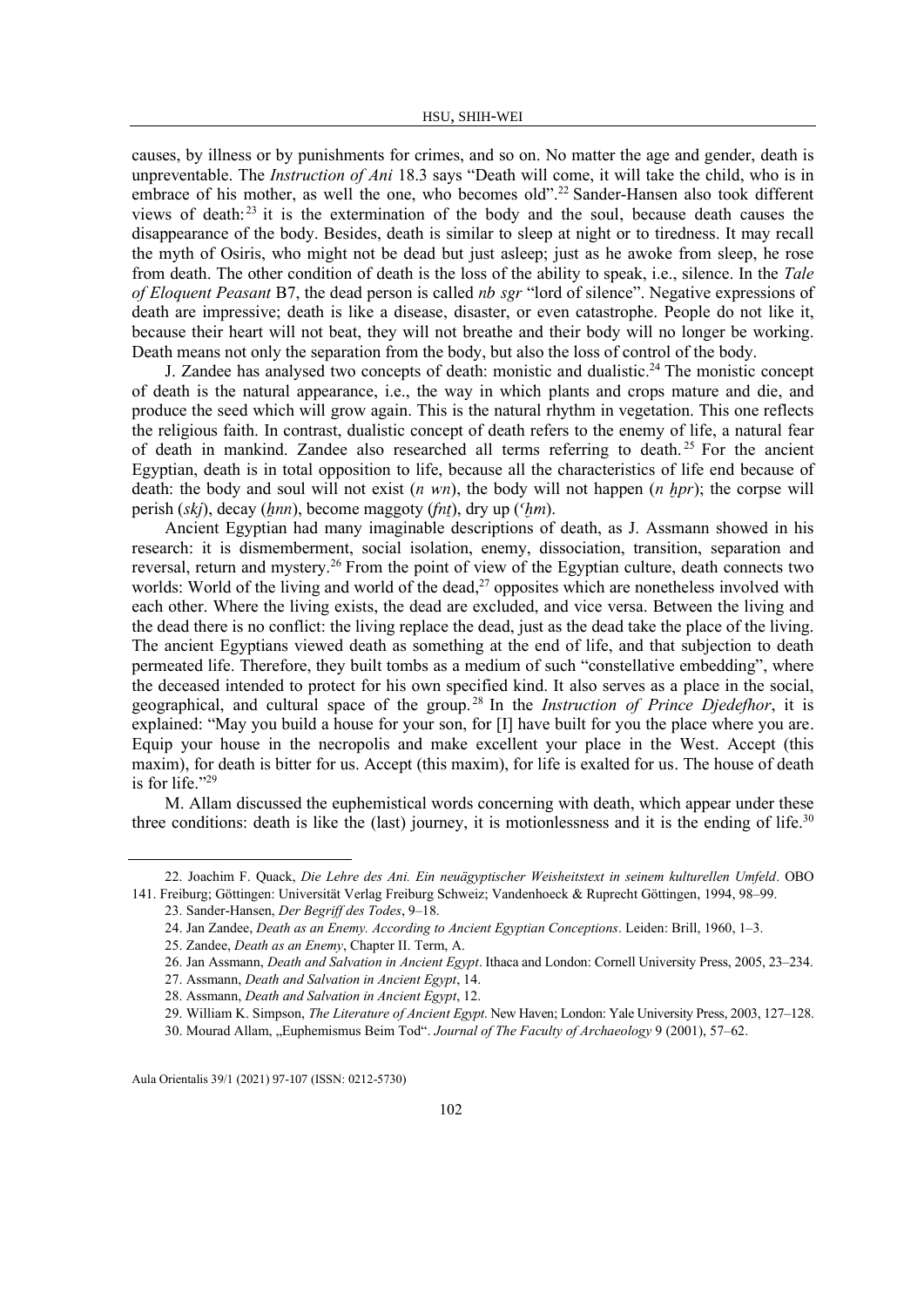Based on the research of Allam, S.-W. Hsu stressed the euphemisms for death referring to the death of the king, with a selection of text types from biographies, literary texts and the Pyramid texts.<sup>31</sup>

#### 3. *The idea of death in CMT*

Ancient Egyptian has the followings words for indicating death:

$$
\begin{array}{c}\n\bullet \quad \text{Div}_{\mathbf{m} \times t;^{32}} \\
\bullet \quad \text{Div}_{\mathbf{m} \times t;^{33}} \\
\bullet \quad \text{Div}_{\mathbf{m} \times t;^{34}} \\
\bullet \quad \text{Div}_{\mathbf{m} \times t;^{34}} \\
\bullet \quad \text{Div}_{\mathbf{m} \times t;^{35}} \\
\bullet \quad \text{Div}_{\mathbf{m} \times t;^{35}} \\
\bullet \quad \text{Div}_{\mathbf{m} \times t;^{35}} \\
\bullet \quad \text{Div}_{\mathbf{m} \times t;^{35}} \\
\bullet \quad \text{Div}_{\mathbf{m} \times t;^{35}} \\
\bullet \quad \text{Div}_{\mathbf{m} \times t;^{35}} \\
\bullet \quad \text{Div}_{\mathbf{m} \times t;^{35}} \\
\bullet \quad \text{Div}_{\mathbf{m} \times t;^{35}} \\
\bullet \quad \text{Div}_{\mathbf{m} \times t;^{35}} \\
\bullet \quad \text{Div}_{\mathbf{m} \times t;^{35}} \\
\bullet \quad \text{Div}_{\mathbf{m} \times t;^{35}} \\
\bullet \quad \text{Div}_{\mathbf{m} \times t;^{35}} \\
\bullet \quad \text{Div}_{\mathbf{m} \times t;^{35}} \\
\bullet \quad \text{Div}_{\mathbf{m} \times t;^{35}} \\
\bullet \quad \text{Div}_{\mathbf{m} \times t;^{35}} \\
\bullet \quad \text{Div}_{\mathbf{m} \times t;^{35}} \\
\bullet \quad \text{Div}_{\mathbf{m} \times t;^{35}} \\
\bullet \quad \text{Div}_{\mathbf{m} \times t;^{35}} \\
\bullet \quad \text{Div}_{\mathbf{m} \times t;^{35}} \\
\bullet \quad \text{Div}_{\mathbf{m} \times t;^{35}} \\
\bullet \quad \text{Div}_{\mathbf{m} \times t;^{35}} \\
\bullet \quad \text{Div}_{\mathbf{m} \times t;^{35}} \\
\bullet \quad \text{Div}_{\mathbf{m} \times t;^{35}} \\
\bullet \quad \text{Div}_{\mathbf{m} \times t;^{35}} \\
\bullet \quad \text{Div}_{\mathbf{m} \times t;^{35}} \\
\bullet \quad \text{Div}_{\mathbf{m} \times t;^{35}} \\
\bullet \quad \text{Div}_{\mathbf{m} \times t;^{35}} \\
\bullet \quad \text{Div
$$

The classifiers can be conceptual categorized or have inclusive knowledge —structure, such as [HIDE&TAIL] includes not only the members in basic level,  $m\lambda j$  "lion",  $b\lambda j$  "leopard",  $\lambda j$  "panther", but also those in the "fuzzy-edge", štw "tortoise", hf3w "snake", d3rt "scorpion", ddft "worms" and py "flea".<sup>36</sup> If we apply the theory of Goldwasser to these words, all the classifiers, so-called determinatives, correspond with the meaning of the word. The determinatives  $\mathbb{Z}_s$  "a man with blood streaming from his head" (A 14) and  $\sum_{m=1}^{\infty}$  "mummy lying on bed" (A 55) contain the meaning of "falling" and "lying", and are classified under the superordinate category [MAN+DEATH]. Additionally, according to Lakoff and Johnson<sup>37</sup> and Hsu,<sup>38</sup> orientational metaphor, such as UP-DOWN orientation, shows that GOOD IS UP, HIGH STATUS IS UP, LIFE IS UP, CONTROL IS UP, ACTIVE IS UP and ORDER IS UP; BAD IS DOWN, LOW STATUS IS DOWN, DEATH IS DOWN, LACK OF CONTROL IS DOWN, PASSIVE IS DOWN and CHAOS IS DOWN. These determinatives convey clearly

the DOWN-orientation: falling and lying (DOWN) = death. The determinative  $\mathbb{S}_{\leq}$  is sometimes

written in hieratic  $\bigvee$  (Z 6), so that in some texts the word *mwt* appears as  $\mathbb{A}$ , As for *qbh*, the determinative  $\forall \forall$  "sandy hill-country over edge of green cultivation" indicates mostly the "hill-country", i.e., "the foreign land", but here rather the "desert", "necropolis" or "east". It is also suitable for the meaning of death.

<sup>31.</sup> Shih-Wei Hsu, "The Use of Figurative Language Concerning the Death of the King". *Archiv Orientální* 82 (2014), 201–209.

<sup>32.</sup> *Wb* II, 165–166.

<sup>33.</sup> *Wb* II, 171:8.

<sup>34.</sup> *Wb* III, 258:17–259:3.

<sup>35.</sup> *Wb* V, 30:9–11.

<sup>36.</sup> Goldwasser, *Prophets, Lovers and Giraffes*, 84.

<sup>37.</sup> Lakoff and Johnson, *Metaphors we live by*, 14–19.

<sup>38.</sup> Shih-Wei Hsu, "You up — I down: Orientational Metaphors Concerning Ancient Egyptian Kingship in Royal Iconography and Inscriptions". In Gloria Rosati et al. (eds), *Proceedings of the XI International Congress of Egyptologists, Florence Egyptian Museum, Florence, 23–30 August 2015*, 2017, 283–286.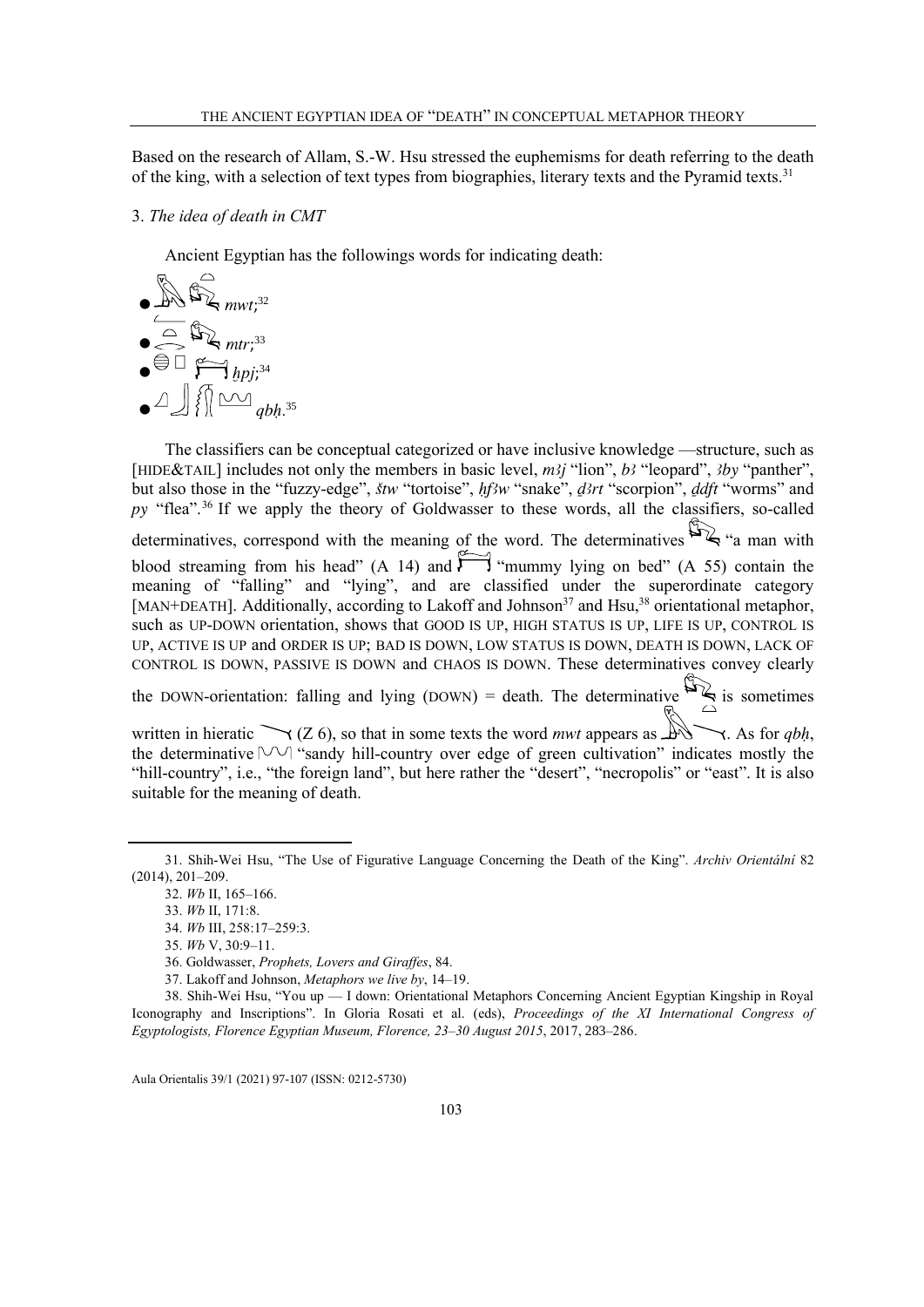Apart from these lexemes, several special terms have a metonymic meaning for death. In particular, there are verbal metaphors focusing on the royal deceased, such as:<sup>39</sup>

- $\sum_{m=1}^{\infty} \Delta \Lambda_{q}$  "to enter":<sup>40</sup>  $q$  m jmnt pt "the one who enters the west of heaven" (PT § 1469c);
- $\bullet$   $\bigcup_{n=1}^{\infty} \bigcup_{m=1}^{\infty} \bigcup_{m=1}^{\infty} \bigcap_{m=1}^{\infty}$  "to proceed", "to go in procession":<sup>41</sup> w*ds*.w r 3ht "one who go to the horizon" (Sinuhe B36);
- $\sum_{n=0}^{\infty} \sum_{n=0}^{n} p_n y^n$  "to go forth", "to come forth":<sup>42</sup> prj= f m j3bt pt "when he goes up to the east of heaven" (PT § 1469c);
- $\mathbb{R}^{\Lambda}$  swd? "to go":<sup>43</sup> wn zi pr tnj tp- $\epsilon$  swd?= f "there is an aged man, just before he crosses over" (Ipuwer 16,1).

These verbs are often used to describe the royal death. The term "ascent to heaven" (*Himmelaufstieg*) is regarded as an official formula for the king's obituary. For that reason, these verbs contain the determinative  $\Lambda$  "walking legs" (D 54) to emphasise movement. According to A. David,<sup>44</sup> these verbs with the determinative of "walking legs" can be categorized under the semantic category of [MOTION], because it represents a metonymic process, the category of [MOTION] in which leg motion is prototypical. The action "ascension to heaven" needs the [MOTION] to be completed. Therefore, it corresponds to the concepts of DEATH IS (LAST) JOURNAL and DEATH IS AN ASCENSION TO HEAVEN (see below).

In principle, if we take "afterlife" as the target domain, death could be conceptualized from different source domains.

a) DEATH IS THE (LAST) JOURNEY: Zandee has already pointed out that death is a journey, with coming (jj), passing away (js), being far  $(w \leq j)$ , going forth (prj) etc.,<sup>45</sup> because the ancient Egyptians regarded death as a journey in the afterlife;  $46$  they had to pass through many unknown paths and take up diverse challenges.

- $\bullet$  *jšm= k jw= k* "you have gone, but you will return" (PT  $\S$  1975a)
- $\bullet$  r<sup>3</sup> n šmjt m sf jyt m p<sup>3</sup> hrw "Spell for going yesterday and coming forth to today" (BD 197)

b) DEATH IS AN ASCENSION TO HEAVEN: as mentioned above, this is an official announcement of the king's death.<sup>47</sup> The king's soul will ascend to heaven in many forms. PT § 1431 says: "A ladder is set up for him that he may ascend on it in its name of 'Ascent to the sky'". In Chinese culture, death is also expressed as *shēng tiān* 升天 or *guī tiān* 歸天 "ascend to heaven". The

<sup>39.</sup> See more examples in Hsu, *Archiv Orientální* 82 (2014), 203–204.

<sup>40.</sup> *Wb* I, 230–232.

<sup>41.</sup> *Wb* I, 403:2–19.

<sup>42.</sup> *Wb* I, 518–525.

<sup>43.</sup> *Wb* IV, 81:8–9.

<sup>44</sup> . Arlette David, "Devouring the enemy: ancient Egyptian metaphors of domination". *The Bulletin of the Australian Centre for Egyptology* (2011), 86–87.

<sup>45.</sup> Zandee, *Death as an Enemy*, 52–56.

<sup>46.</sup> In contrast, the Chinese thought that life is a journey, and death is the destination.

<sup>47.</sup> *LÄ* II, 1206–1207.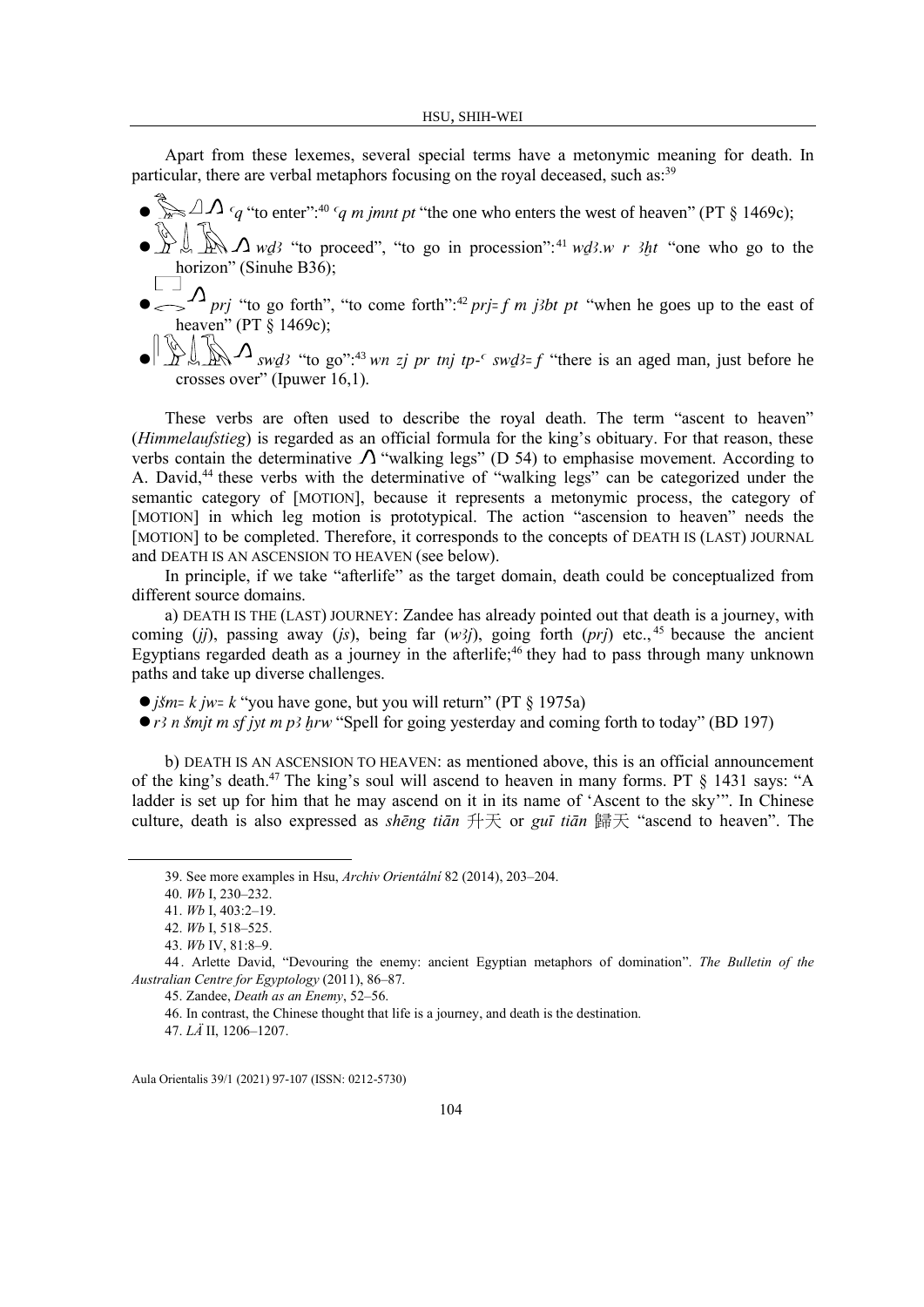destination is *tiān táng* 天堂 for "heaven" or "paradise", and the opposite direction *dì yù* 地獄 for "hell"<sup>48</sup> or the "netherworld".<sup>49</sup> Certainly, the direction to go UP to "heaven" or to go DOWN to the "netherworld" is always dependent on the behaviour of the deceased in the world of the living: UP  $=$  good  $=$  heaven; DOWN  $=$  bad  $=$  netherworld.<sup>50</sup>

- mk tw 'q.tj m hrt "look, you have entered to heaven" (KRI II, 33:11)
- $\bullet$  prr ntr pn jr pt "... when this god goes forth to heaven" (PT § 1472b)
- sd<sup>3</sup> RN pn m gs j<sup>3b</sup>.t(j) n pt "RN departs the east side of heaven" (PT  $\S$  947b)

c) DEATH IS A HARBOUR: the ancient Egyptians always described their path of life as a journey of a boat: each individual was the steerer of his own ship.<sup>51</sup> Some boats might have a smooth mooring, while others could not land due to a storm or accident. The *Instruction of Amenemope* 20,3–6 says: "be solid, you, with your heart! Fortify your heart! Do not steer your tongue. What the tongue of human concerns, means the steering oar of the ship. Lord of All is his pilot."<sup>52</sup> Therefore, the ancient Egyptians took account of their behaviour in life, because they wanted their boat to  $\Box$ 

moor without any misfortunes. The verb  $m \vee \vee m$  is "to land", "to moor", "to steer" has a euphemistical meaning for "to die".<sup>53</sup> Its determinative is  $\mathcal{Q}$ "boat on water" (P 1), but it is replaced by  $\overrightarrow{P}$  "mummy lying on bed" (A 55) and  $\rightarrow$  (Z 6) to emphasise the meaning "death".<sup>54</sup>

- $\bullet$  hrw pw mnj.n= f jm "on the day that he has landed" (PT  $\S$  1090f)
- $\bullet$  mnj.n= k 'nh = k "you have landed and you will live" (PT § 1975b)
- $\bullet$   $h^c$  hm= f n nswt-bit RN mnj.n= f "His majesty of Upper and Lower Egypt, RN, he has landed" (Kagemni 2, 7–8.)
- $\bullet$  *r jwt hrw n mnj* "... till the day of landing comes" (Sinuhe B310)

d) DEATH IS MOTIONLESSNESS: This concept could be taken to indicate that death is like sleeping, because sleeping is always in a quiet and peaceful condition, i.e. motionless, and analogous to death. Hence, death is also called "eternal sleep" or "rest in peace" in the modern time. The Egyptian words sdr "to sleep", "to lie"<sup>55</sup> and  $htp$  "to rest", "to be pleased" has the determinative  $\sum$  "mummy lying on bed" (A 55), which shows the condition of death.

- $\bullet$  sdr= f wd<sub>3</sub> r<sup>c</sup>w-nb "he will lie down in good health everyday" (PT § 123k)
- $\bullet$  htp RN m 'nh m Jmnt "RN rests in life in the West" (PT § 306a)

<sup>48.</sup> The idea of "hell" in Chinese civilization is strongly influenced by Buddhism. It is very similar to the Naraka (Sanskrit: नारकीय), where the deceased is tortured and punished depending on what he had done before his death.

<sup>49.</sup> Hsu, *Archiv Orientální* 82 (2014), 208.

<sup>50.</sup> Lakoff and Johnson, *Metaphors we live by*, 16.

<sup>51</sup> . Siegfried Herrmann, "Steuerruder, Waage, Herz und Zunge in ägyptischen Bildreden". *Zeitschrift für Ägyptische Sprache und Altertumskunde* 79 (1954), 106.

<sup>52.</sup> Vincent P.-M. Laisney, *L'enseignement d'Aménémopé*. Roma: E Pontificio Instituto Biblico 7, 2007, 177–178. 53. *Wb* II, 73:22.

<sup>54.</sup> Goldwasser, *Prophets, Lovers and Giraffes*, 25.

<sup>55.</sup> *Wb* IV, 390–392.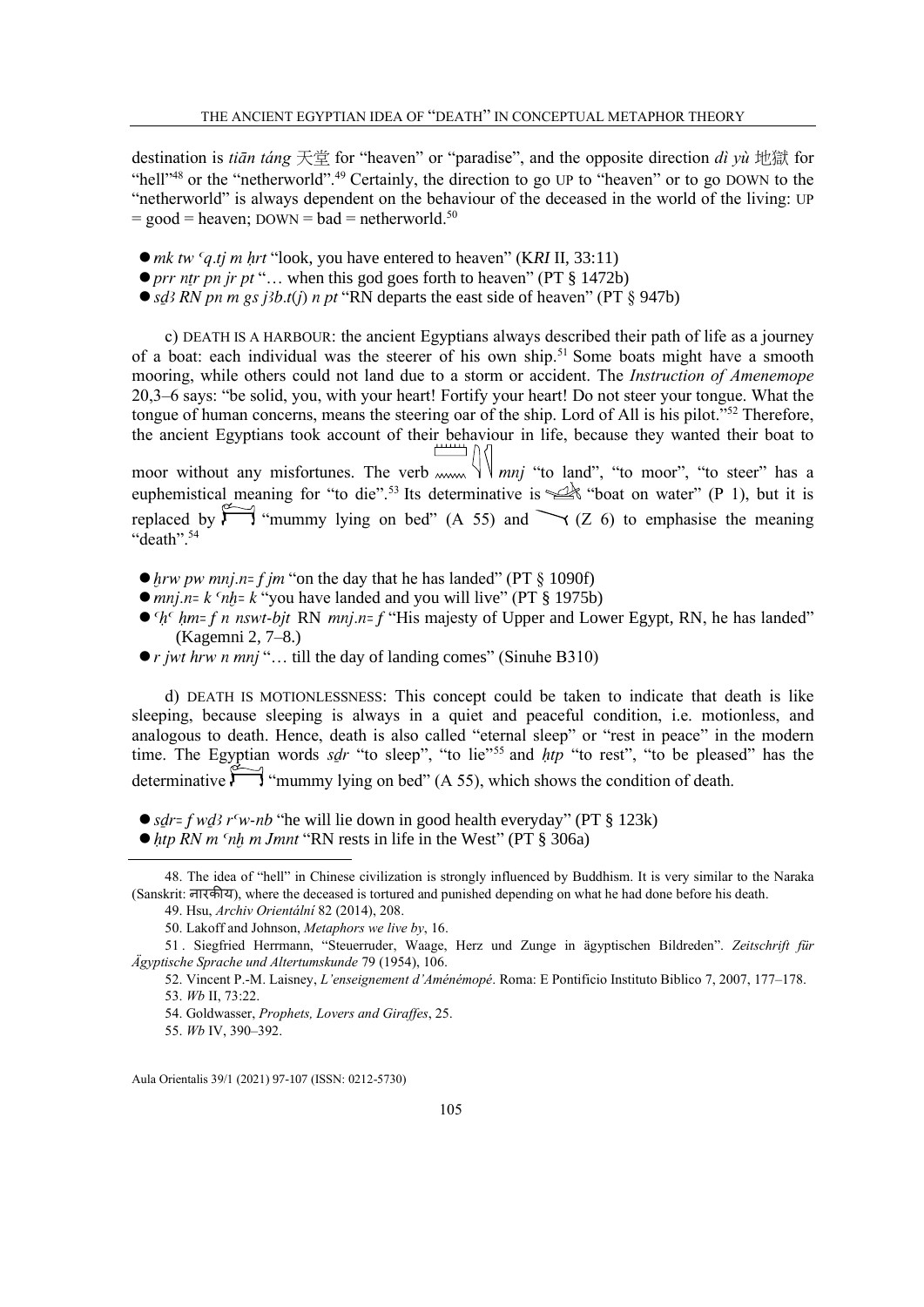e) DEATH IS AN ANIMAL: This concept refer to the characteristics of animals, particularly winged creatures, such as birds, herons or falcons etc., which have qualities of speed and swiftness, so that they can reach the heaven as soon as possible. These characteristics could help the dead to reach the afterlife.

- $\bullet$  *šwt= k m 3pdw* "your feathers are as those of birds" (PT § 913b)
- $\bullet$  snj RN pt m bjk "RN kisses the heaven as a falcon" (PT § 891c)
- $\bullet$  abh RN m  $^c$ h <sup>c</sup>w "RN flies as a heron" (PT § 2042d)

f) DEATH IS A HORRIBLE ENEMY: Fear is the most common feeling, when the people have to face death. It is a natural phenomenon and no one can escape it. Besides, there is no detailed description of death, and so people are afraid of unknown things. No one wants to touch it or even talks about it. The ancient Egyptians viewed death as an enemy, especially when the deceased had to pass through the way to the afterlife. The enemies might be demons that threaten the dead, opponents in a lawsuit, opponents of Osiris, sinners as enemies of Re and Atum or  $hftv$  as devil.<sup>56</sup> All these imageries of monsters scare the dead.<sup>57</sup> There are many Egyptian words for enemy:  $hrw$ ,<sup>58</sup>

 $h^6y$ ,<sup>59</sup> hfty,<sup>60</sup> t3yt.<sup>61</sup> These words have the determinative  $\rightarrow \mathcal{L}$  "a man with blood streaming from his head" (A 14), which expresses the idea of DOWN = DEATH.<sup>62</sup>

- $\bullet$  ph3 NN m<sup>3c</sup>-hrw m hww jrj.n= f r m33 hrw ntrw "Shielding NN, justified, from all sins that he has committed and seeing the faces of gods" (BD 125)
- $\bullet$  skj hftj= k skj sn  $5$  bš sn jr= k sn m šj dj sn m w3d-mr "Perish your foes, perish them, drown them, make them in the lake, give them in the sea" (PT § 2186a–b)

g) DEATH IS A RETIREMENT: If we liken the whole life to a profession, death resembles retirement. The ancient Egyptians used the word wd n  $n \hbar$  "to retire from life" to express death.<sup>63</sup> The term wd<sub>3</sub> usually has the determinative  $\Lambda$  "walking legs" (D 54), but sometimes it is replaced by  $\bigvee$  (Z 6) to drop a hint of death.

- $\bullet$  *jw*= *j*(*hr*) *wd*<sup>3</sup>*y n*  $\lceil nh \rceil$  the retired from life" (Papyrus D'Orbiney 19,7)
- $\bullet$  jrtwj= j dns 'wj= j nw rdwj= j fh.n= sn šms jb(= j) wrd tkn wj n wd3 "my eyes are weighty, my hands are weak, my feet, they stopped to follow, my heart is tired, the retirement approached me" (Sinuhe B 169–171)

<sup>56.</sup> Zandee, *Death as an Enemy*, 217–224.

<sup>57.</sup> E.g. BD 146.

<sup>58.</sup> *Wb* III, 321–322.

<sup>59.</sup> *Wb* III, 42.

<sup>60.</sup> *Wb* III, 276–277.

<sup>61.</sup> *Wb* V, 231.

<sup>62.</sup> For more lexemes about the enemy see Shih-Wei Hsu, "Coincidence or Intension? A Case Study on the Usage of Determinatives of King Merenptah's Inscriptions". *Languages, Literary Studies and international Studies: An international Journal* 20 (2018), 117–150.

<sup>63.</sup> Hsu, *Archiv Orientální* 82 (2014), 207 with n. 34.